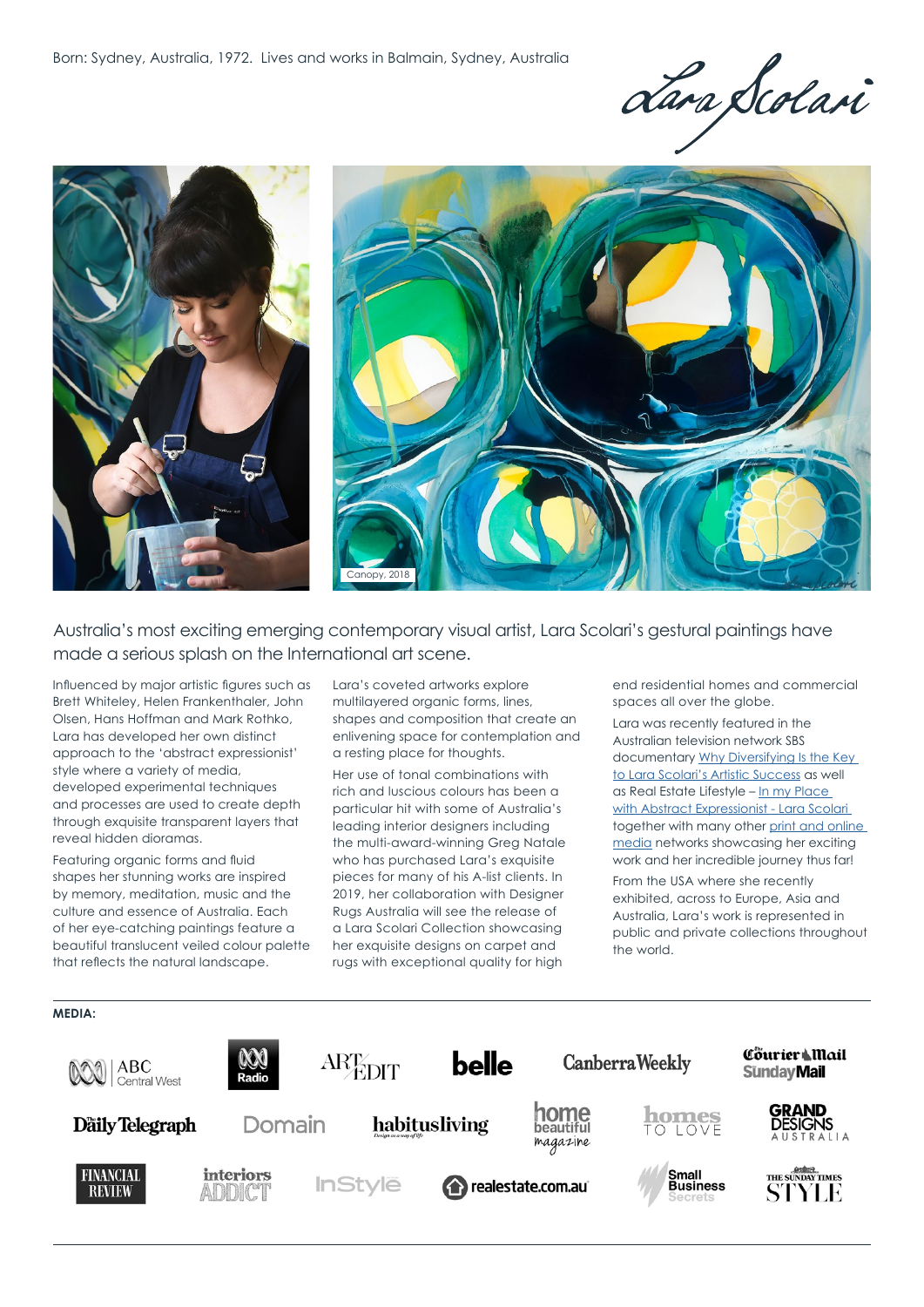

# Lara Scolari, Credentials

### **EDUCATION**

- Master of Cross-disciplinary Art and Design UNSW Art & Design (MCDArtDes)
- Diploma of Fine Arts
- Post Graduate Visual Arts Residency (Selective) – Western Institute of TAFE
- Diploma of Arts Administration
- Certificate III Ceramics

# **UPCOMING EXHIBITIONS 2019**

- Asia Contemporary Art Show Hong Kong
- Designer Rugs "Lara Scolari Collection" Launch, Sydney – AUSTRALIA
- Affordable Art Fair Hong Kong
- Saatchi Art The Other Art Fair NY, USA
- Saatchi Art The Other Art Fair LA, USA
- Art2Muse, Sydney AUSTRALIA
- Florence Biennale, Florence Italy
- Maunsell Wickes Gallery, Sydney AUSTRALIA

# **SOLO EXHIBITIONS**

- 2018 Back to the Bush, Corner Store Gallery, Orange, NSW
- 2018 FLUX, Maunsell Wickes Gallery, Sydney, NSW
- 2018 VOYAGE, Left Bank Gallery, Southport, QLD
- 2017 NOCTURN, Maunsell Wickes Gallery, Paddington, NSW
- 2017 Contemporary Noir, Art2Muse, Double Bay, NSW
- 2016 COOL LUXE, The Corner Store Gallery, Orange, NSW
- 2016 Contemporary Luxe, Art2Muse Gallery, Double Bay, NSW
- 2016 Hunters Hill Art Gallery, Hunters Hill, NSW
- 2016 MONO2, Lara Scolari Gallery, Balmain, NSW
- 2015 Mono, Lara Scolari Gallery, Balmain, NSW
- 2015 Art2Muse Gallery, Double Bay, NSW
- 2015 Grand Opening Exhibition, Lara Scolari Gallery, Balmain, NSW
- 2015 Moree Art Gallery, Moree, NSW
- 2014/15 Hunters Hill Art Gallery, Hunters Hill, NSW
- 2014 Depot II Gallery, Danks St, Waterloo, NSW
- 2012 Lazy River Estate Winery, Dubbo, NSW
- 2011 LUDO, Orange Regional Gallery, Orange, NSW
- 2010 Occulo, Jayes Gallery, Molong, NSW
- 2010 Fairview Art Space, Mudgee, NSW
- 2009 Latent, Dubbo Regional Gallery
- The Armati Bequest, Dubbo, NSW
- 2009 Lazy River Estate Winery, Dubbo, NSW

# **SELECTED GROUP EXHIBITIONS 2018**

- Saatchi Art The Other Art Fair Santa Monica, LA – USA
- Saatchi Art The Other Art Fair Melbourne, Australia
- Saatchi Art The Other Art Fair Sydney, Australia

• Works on Paper – Maunsell Wickes Gallery, Paddington, NSW, Australia

### **2017**

- Selected Finalist Brisbane Art Prize, Judith Wright Centre of Contemporary Art, Fortitude Valley, QLD
- Maunsell Wickes Gallery, Paddington, NSW
- Fenton & Fenton, Prahran, Victoria
- Art2Muse Gallery, Double Bay, NSW
- Selected Finalist, Hunters Hill Art Prize, Hunters Hill, NSW
- Paper Pear Gallery, Wagga Wagga, NSW **2016**
- Maunsell Wickes Gallery, Paddington, NSW
- Fenton & Fenton, Prahran, Victoria
- Art2Muse Gallery, Double Bay, NSW
- Paper Pear Gallery, Wagga Wagga, NSW
- The Corner Store Gallery, Orange, NSW